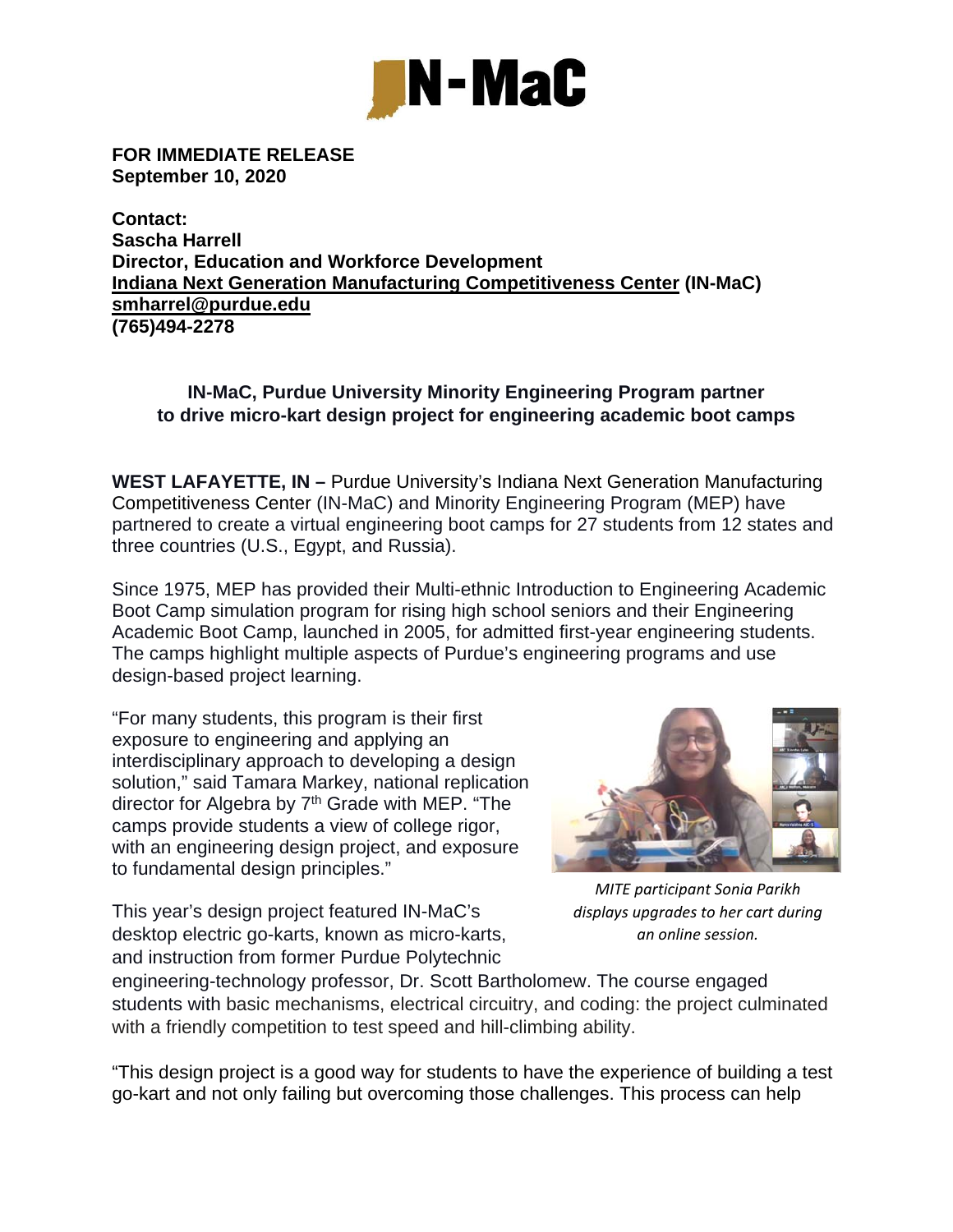

develop a growth mindset to achieve success despite failure, which is critical in the design," said Dr. Bartholomew, "The project also builds confidence and helps to identify which parts of the process each student enjoys best, whether that is the design, coding, or building. Helping them to identify what they want to specialize in later in their careers."

"Our team was concerned that students would lose their collaborative spirit by going to a virtual platform, but students were just as successful," said Markey. "Many students were able to troubleshoot and work through different concepts independently and as teams. I was impressed with their tenacity and ability to work together to find workarounds."

Applications for MEP's 2021 Academic Boot Camps will be available in spring. To learn more, visit https://www.purdue.edu/mep/index.html.



*ABC participant, Malcolm McClymont shows his addition of LED lights to his micro‐kart.*

IN-MaC offers a micro-kart curriculum for educators and students to integrate microkarts in their classrooms seamlessly. To learn more about IN-MaC and the micro-kart curriculum, contact Sascha Harrell at smharrel@purdue.edu.

# # #

**About IN-MaC:** IN-MaC provides programs and services to enhance the talents and capabilities of Indiana's present and future workforce by facilitating connections between educators and industry to catalyze the formation of near-term and long-term skills in a highly accessible manner across Indiana. IN-MaC supports a variety of STEM-type, skilled trades, degree (associates and undergraduate) and certificate programs.

IN-MaC leverages its resources, networks and partnerships with industry, local communities, educators and interested stakeholders to provide a variety of formal courses and informal activities that embolden pathways to meet the talent needs of the present and future manufacturing workforce.

**About Purdue Minority Engineering Program:** The Minority Engineering Program at Purdue University was initiated in 1974 as one of several initiatives to improve diversity and inclusion in the College of Engineering. Purdue's Minority Engineering Program is committed to engineering research and knowledge sharing with the international community through peer-reviewed publications and conference presentations.

Although we strive to attract students from historically under-represented groups, namely African American, Hispanic American, and Native American; our programs are open to all. MEP has been the key to Purdue's successful graduation of more than